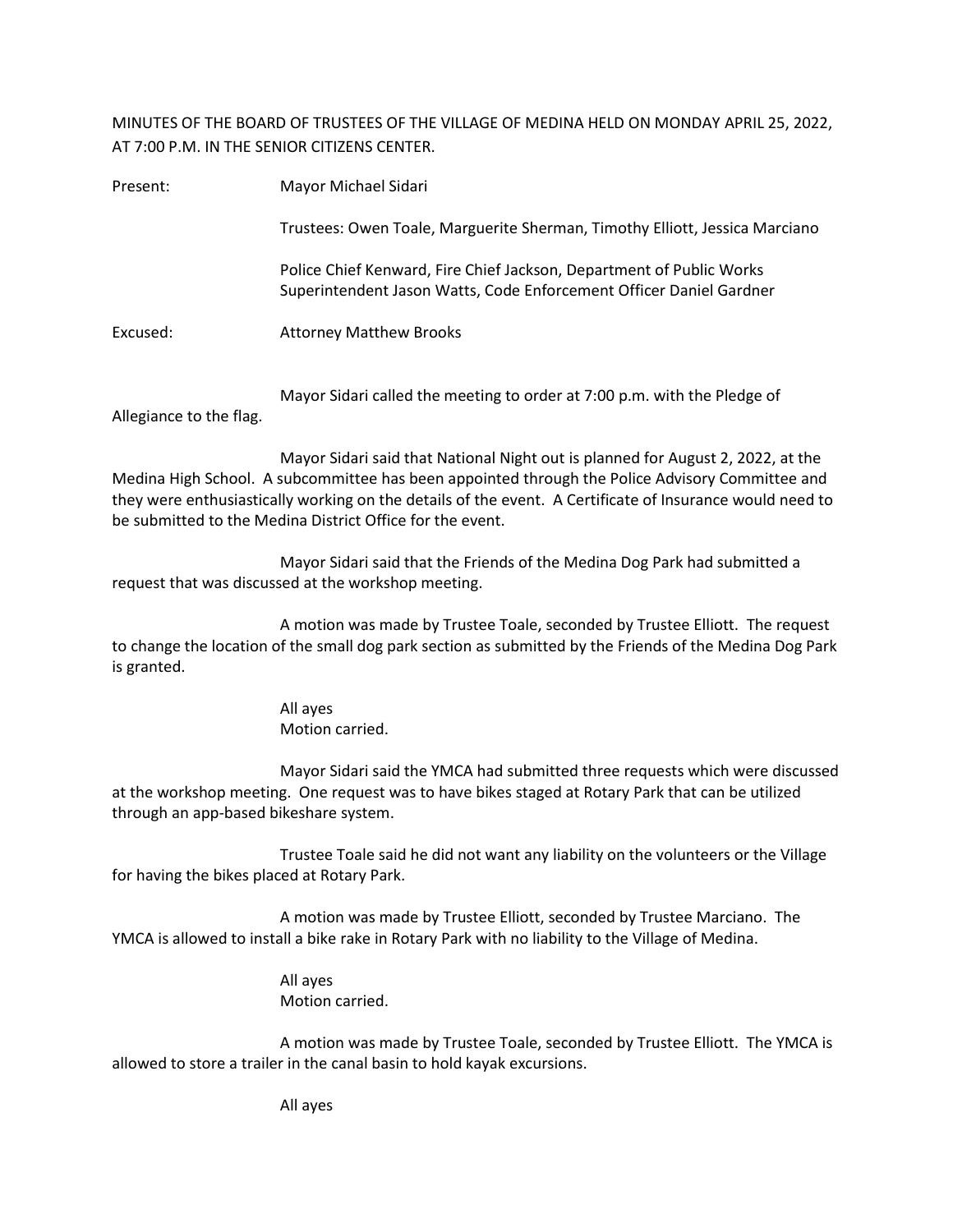Motion carried.

A motion was made by Trustee Elliott seconded by Trustee Sherman. The YMCA is authorized to place a 9-hole disc golf course at Gulf Street Park.

> All ayes Motion carried.

Mayor Sidari said the Orleans Renaissance Group had submitted an addendum to the State Street Park Pavilion Permit Application requesting permission for the consumption of alcohol at Blues Thursdays to be held July 7, 14, 21, 28 and August 4 and 11, 2022.

A motion was made by Trustee Marciano, seconded by Trustee Sherman. The State Street Park Pavilion Permit Application is amended allowing permission for the consumption of alcohol on Blues Thursdays held in July and August 2022.

> Trustee Maricano Aye Trustee Toale Aye Trustee Sherman Aye Trustee Elliott Abstain

> > Motion carried.

Mayor Sidari said that the Strategic Planning Visionary Committee had their first meeting, and an additional meeting was scheduled for April 30, 2022.

A motion was made by Trustee Sherman, seconded by Trustee Marciano. Mary Lewis is appointed to the Tree Board for a three-year term.

> All ayes Motion carried.

Mayor Sidari said that Hannah Forder had taken the Account Clerk Civil Service Exam and had placed in the top position on the list.

A motion was made by Trustee Toale, seconded by Trustee Elliott. Hannah Forder is permanently appointed to the position of Account Clerk with a probationary period of 52 weeks.

> All ayes Motion carried.

Mayor Sidari said that the Town of Shelby has agreed to pay for one third of the Notification System, a total cost of \$3,900.00 per year for three years with the Village's portion being \$2,600.00 per year and the Town of Shelby's share being \$1,300.00 per year.

A motion was made by Trustee Marciano, seconded by Trustee Sherman. Mayor Sidari is authorized to sign the three-year agreement with Hyper-Reach, an Emergency Mass Notification System at a cost of \$3,900.00 per year to be paid out of the American Rescue Plan Act funds.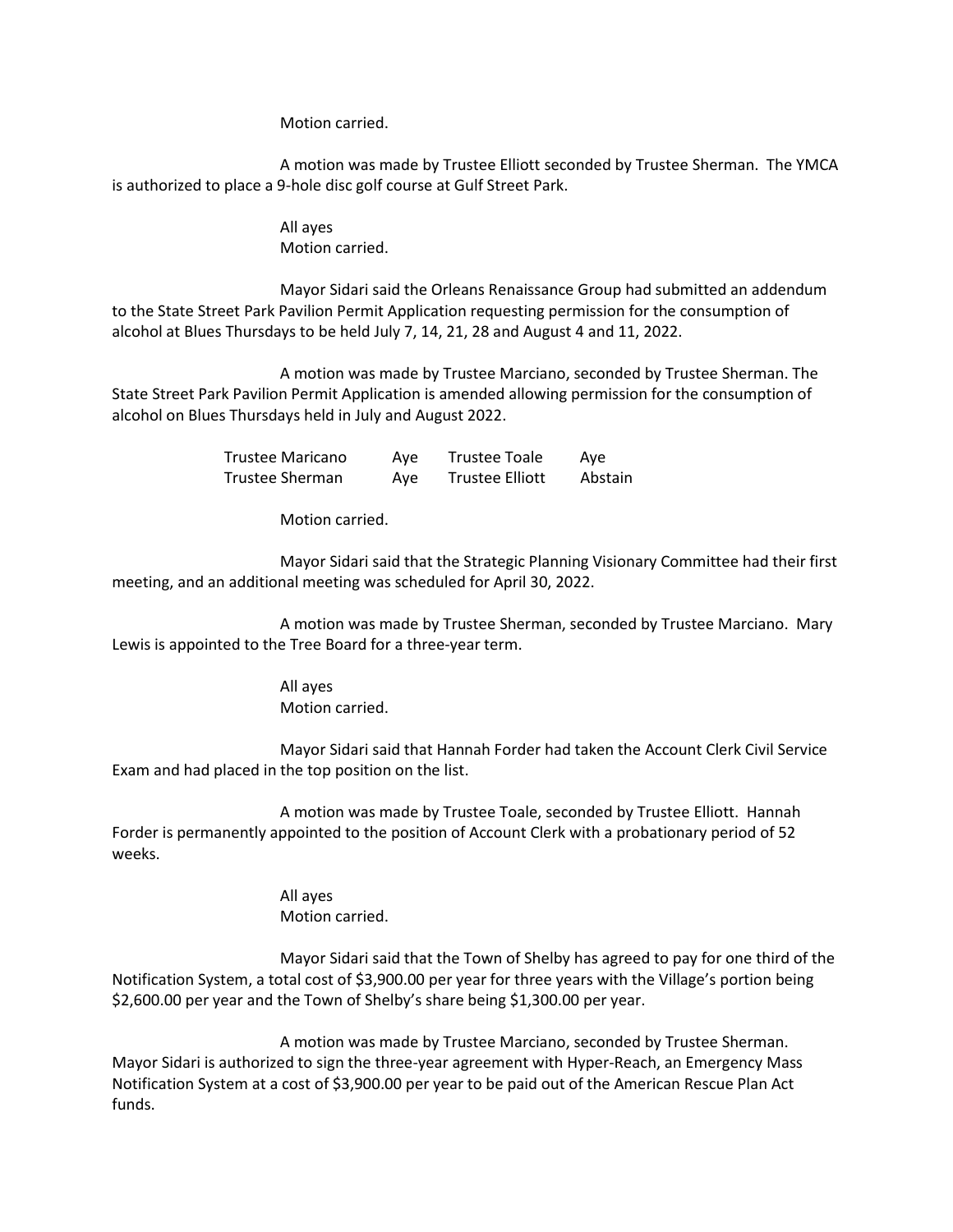All ayes Motion carried.

Mayor Sidari said that Generations Bank agreed to a purchase price of \$17,000.00 for the lot adjacent to the Village Clerk's Office. He said he would like the Board to consider purchasing this property for future expansion of the Village Clerk's Office with the prospect of adding on a conference room to hold Village Board meetings.

A motion was made by Trustee Elliott, seconded by Trustee Toale. The Mayor is authorized to sign an agreement with Generations Bank for the parcel of land, specifically 121 Park Avenue, tax map number 343401 80.45-1-1 for the purchase price of \$17,000.00 to be paid out of the American Recuse Plan Act funds not to exceed \$20,000.00 with closing costs.

> All ayes Motion carried.

Mayor Sidari said that Superintendent Watts was requesting a Memorandum of Agreement to include an increase in clothing allowance from \$825.00 to \$900.00, an increase in cell phone allowance from \$300.00 to \$350.00, to be able to carry over up to two weeks of vacation into the next fiscal year and to be paid for half of any unused personal time.

A motion was made by Trustee Toale, seconded by Trustee Sherman. The Mayor is authorized to sign a Memorandum of Agreement between the Village of Medina and the Superintendent of Public Works for the items requested.

> All ayes Motion carried.

Mayor Sidari said that Barton and Loguidice had submitted a proposal in the amount of \$12,300.00 for the design of a new Fire House with the anticipation of the purchase of a new ladder truck. The matter was tabled.

Mayor Sidari said that he requested that the Town of Shelby put in writing their request to discontinue water at Freeman Road for the period of one quarter so that the Board may review the proposal. The matter was tabled.

Mayor Sidari stated the Clerk-Treasurer had submitted a listing of vacant property fees that the board should consider waiving as tax searches had been completed, however a search was completed on only the current year owing and not prior years or due to special circumstances.

A motion was made by Trustee Marciano, seconded by Trustee Toale. The following vacant property registry fees are removed:

| 343401 69.18-1-20 | 145 North Street | \$ 750.00  |
|-------------------|------------------|------------|
| 343401 79.11-4-49 | 526 Erie Street  | \$1,250.00 |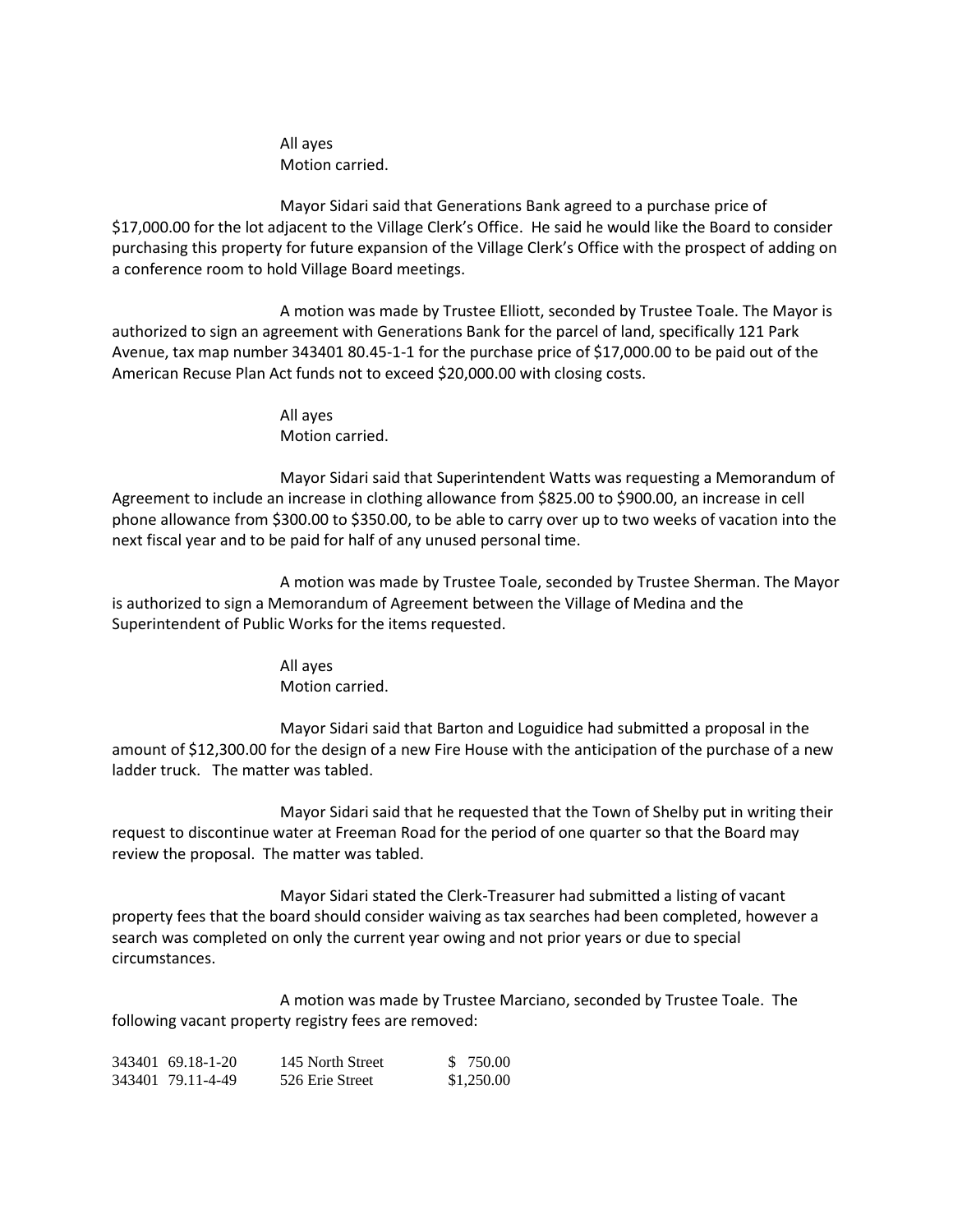| 343601 79.60-1-22   | 800 Gwinn Street       | \$550.00   |
|---------------------|------------------------|------------|
| 343601 80.13-1-71   | 1011 West Avenue       | \$1,357.24 |
| 343601 80.13-2-46.1 | 1215 South Main Street | \$1,369.39 |
| 343601 80.13-3-21   | 1023 Elm Street        | \$1,369.39 |
| 343601 80.45-3-37   | 739 Church Street      | \$2,369.39 |
| 343601 80.45-3-45   | 711 Church Street      | \$1,300.00 |
|                     |                        |            |

## All ayes Motion carried.

Mayor Sidari said that he had received three Applications for Use of Park Facilities. The Medina Women's Softball League had requested the use of Butts Park from May 9, 2022 through August 8, 2022, The Segunda Iglesia Fieles Discipulos de Cristo requested the use of Butts Park on July 30, 2022 to hold an Outreach to the Community event and The Village of Medina Tourism Committee is requesting use of the Gazebo at State Street Park on July 10, 2022 to hold a Concert in the Park for the Cycle the Canal Event.

Mayor Sidari said he was contacted about the gazebo and that an individual had offered to remove it to keep it intact. The Board and Superintendent of Public Works both expressed their concerns over the rotted condition of the gazebo. No action was taken.

Mayor Sidari said that the Occupancy Tax Resolution that had been passed on April 11, 2022, and submitted to the State needed to be updated as the Senate Bill number had changed.

A motion was made by Trustee Toale and seconded by Trustee Elliott. The following resolution regarding an Occupancy Tax in the Village of Medina.

WHEREAS, the Village of Medina is actively seeking to better its position as a tourist destination for its own residents, the residents of the State of New York; and

WHEREAS, through these efforts, the Village of Medina has interest in becoming a tourist destination based on numerous aspects, including the Erie Canal, the Village of Medina's historic downtown corridor and agri-tourism; and

WHEREAS, the Village of Medina finds it necessary to impose an occupancy tax in the Village of Medina in order to proceed forward and continue to improve upon these goals and providing funding therefor; and

WHEREAS, it has been introduced into the New York State Senate, Bill No. S. 3643, by Senator Robert Ortt and the New York State Assembly, Bill No. A.9767, by Assemblyman Stephen Hawley in order to authorize the Village of Medina to adopt an occupancy tax.

NOW, THEREFORE, BE IT RESOLVED, that the Village of Medina respectfully requests that both Houses of the New York State Legislature pass and adopt said legislation to be known as New York State Law Section 1202-z-4, entitled "Occupancy Tax in the Village of Medina" for the above-stated reasons.

> All ayes Motion carried.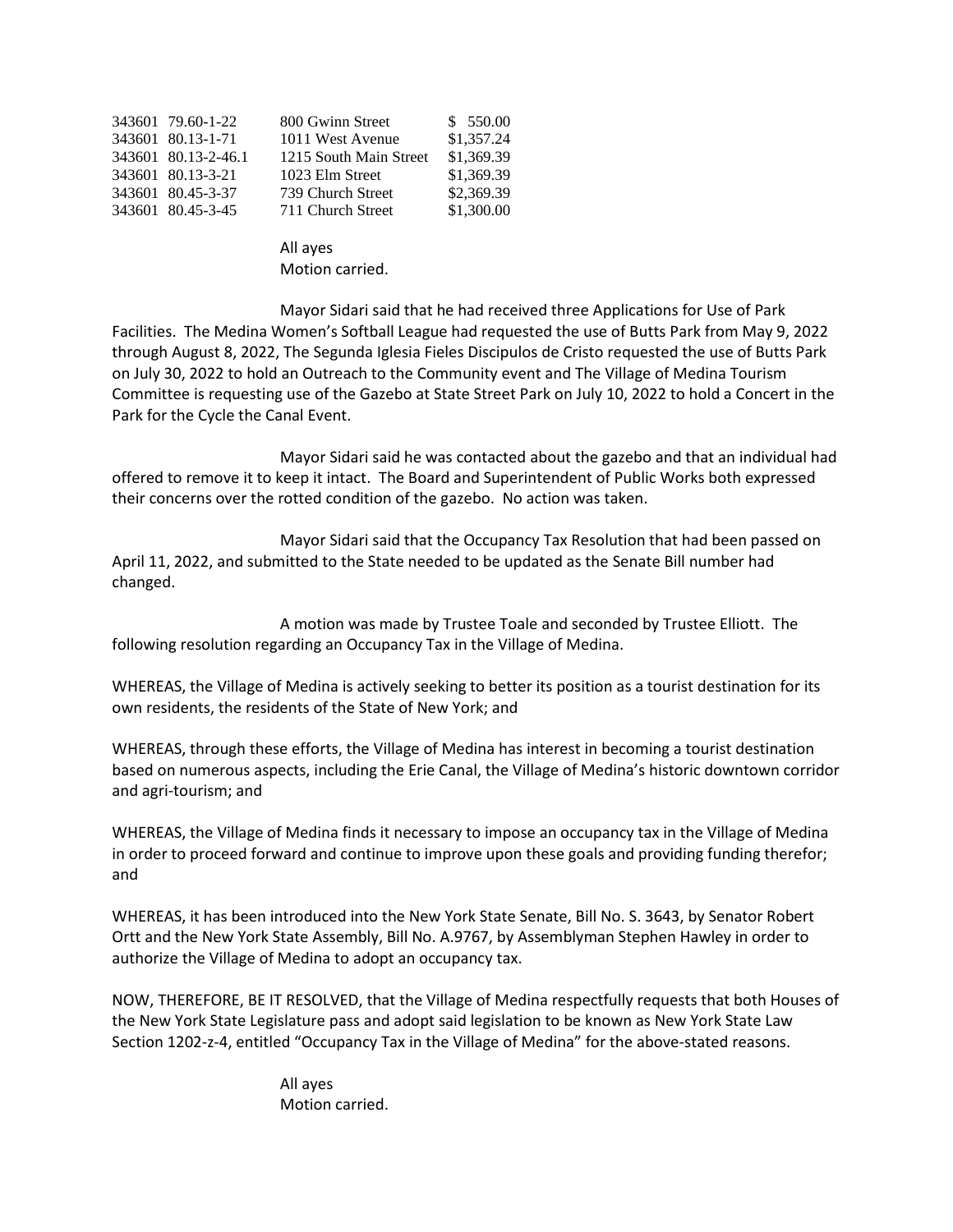## Mayor Sidari presented the following General Fund Budget Synopsis for the

2022-23 Budget:

| <b>Salaries</b>                        | \$3,117,347.00   |
|----------------------------------------|------------------|
| Equipment                              | 76,051.00        |
| Reserve for Equipment                  | 30,000.00        |
| <b>Contractual Expense</b>             | 1,411,321.00     |
| Capital Projects                       | 52,212.00        |
| <b>Employee Benefits</b>               | 1,398,334.00     |
| Debt Service                           | 243,950.00       |
| <b>Total Appropriations</b>            | \$6,329,215.00   |
| <b>Estimated Revenues</b>              | \$2,583,075.00   |
| Cash Surplus                           | 450,000.00       |
| <b>Total Revenues and Cash Surplus</b> | \$3,033,075.00   |
| Balance to be Raised by Taxes          | \$3,296,140.00   |
| <b>Taxable Valuation</b>               | \$173,928,941.00 |
| <b>Estimated Tax Rate</b>              | \$18.9511        |
|                                        | 0.951%           |

The Mayor thanked the Department Heads and Board members for their efforts in this budget proposal.

A motion was made by Trustee Toale and seconded by Trustee Elliott. The 2022-2023 Budget is approved.

> All ayes Motion carried.

A motion was made by Trustee Toale seconded by Trustee Sherman. The Water and Sewer Fund Budgets for 2022-2023 are approved.

> All ayes Motion carried.

A motion was made by Trustee Sherman and seconded by Trustee Toale. The minutes of March 28, 2022, April 4, 2022, and April 11, 2022, are approved as submitted.

> All ayes Motion carried.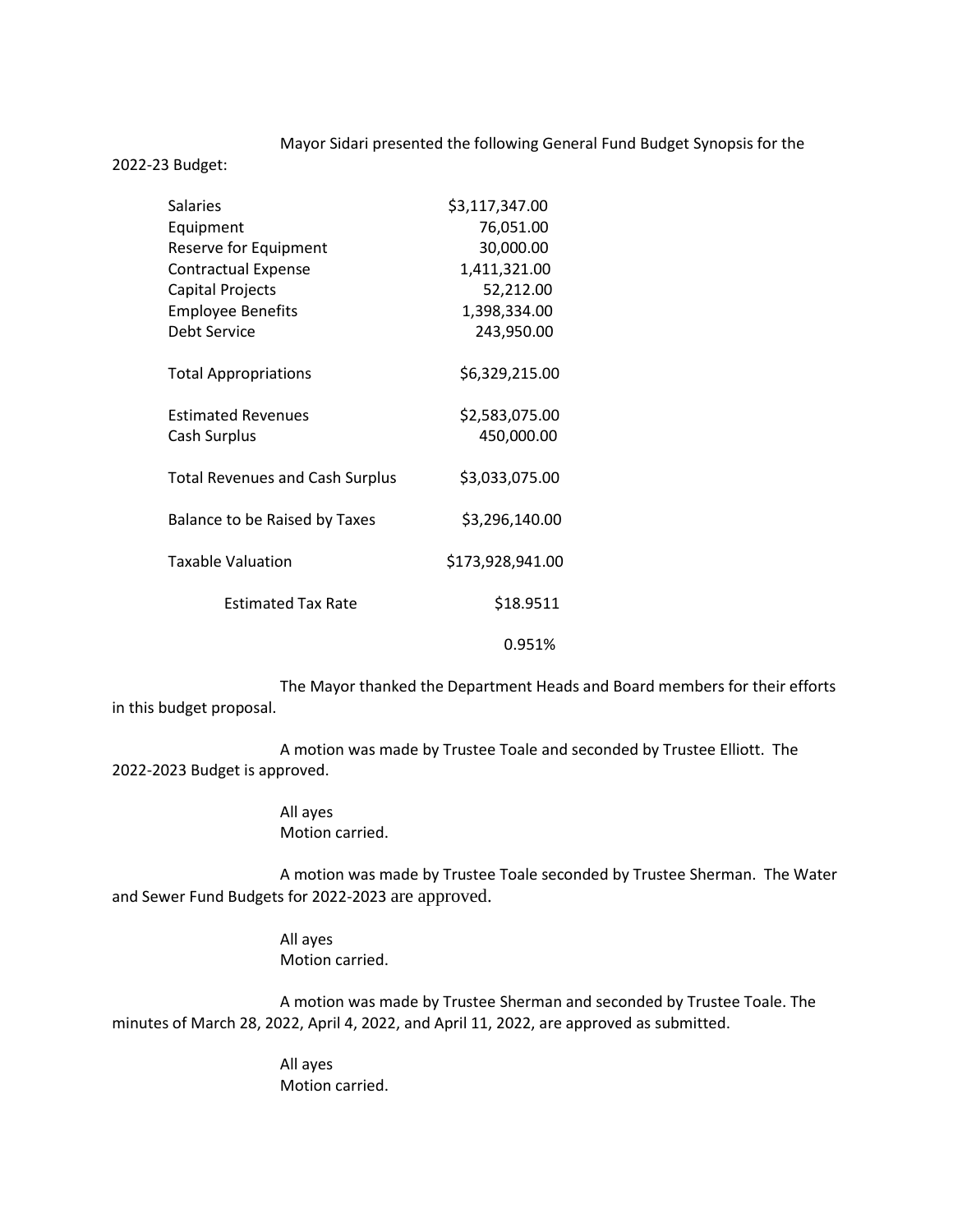A motion was made by Trustee Elliott and seconded by Trustee Marciano. The bills as submitted are authorized for payment.

> All ayes Motion carried.

Police Chief Kenward had distributed his monthly report. He said that Sergeant Navas had completed his probationary period and is now appointed permanently to the position. He said the Police Advisory Committee had met and continues to work on hosting National Night Out. He said they continue to reach out to the community and are receiving positive feedback.

Fire Chief Jackson had distributed his monthly report. He said there was a house fire on E Center Street the early morning of April 22, 2022. He said all crews did a great job keeping damage to a minimum. He thanked Lyons Collision for setting up cars in order to hold two auto extrication training sessions. He said the third county Ambulance Task Force Meeting was held. There were three critical areas the Task Force was focusing on, augment services, contract with existing providers and exploring something similar to Medina.

Code Officer Gardner had distributed his monthly report. He said Mariachi de Oro was working on their expansion. He said the Hart House Hotel had received a grant and was requesting to place an ADA ramp in front of the building as well as other upgrades to the building. This would be going in front of the Planning Board the first week in May.

Superintendent Watts said that trees had been planted in the 300 block of South Avenue and one in front of City Hall. He said New York Rural Water was out to assist in detecting leaks on Genesee and South Avenue. He said the leak on Maple Ridge Road was scheduled to be repaired overnight, beginning on April 25<sup>th</sup> with the assistance of Niagara County Water District. He said a new sign board had been installed at Pine Street Park. Benches, trash cans and history signs were placed on Main Street.

Mayor Sidari said that he had met with the Iroquois Job Corp and that he was confident that they would be able to paint the Village Clerk's Office, with the Village needing to supply the paint.

A motion was made by Trustee Sherman, seconded by Trustee Elliott. The meeting is moved into executive session at 8:02 p.m. to discuss the contractual matter relating to a particular person.

> All ayes Motion carried.

A motion was made by Trustee Elliott and seconded by Trustee Sherman. The meeting is moved out of executive session at 8:16 p.m.

> All ayes Motion carried.